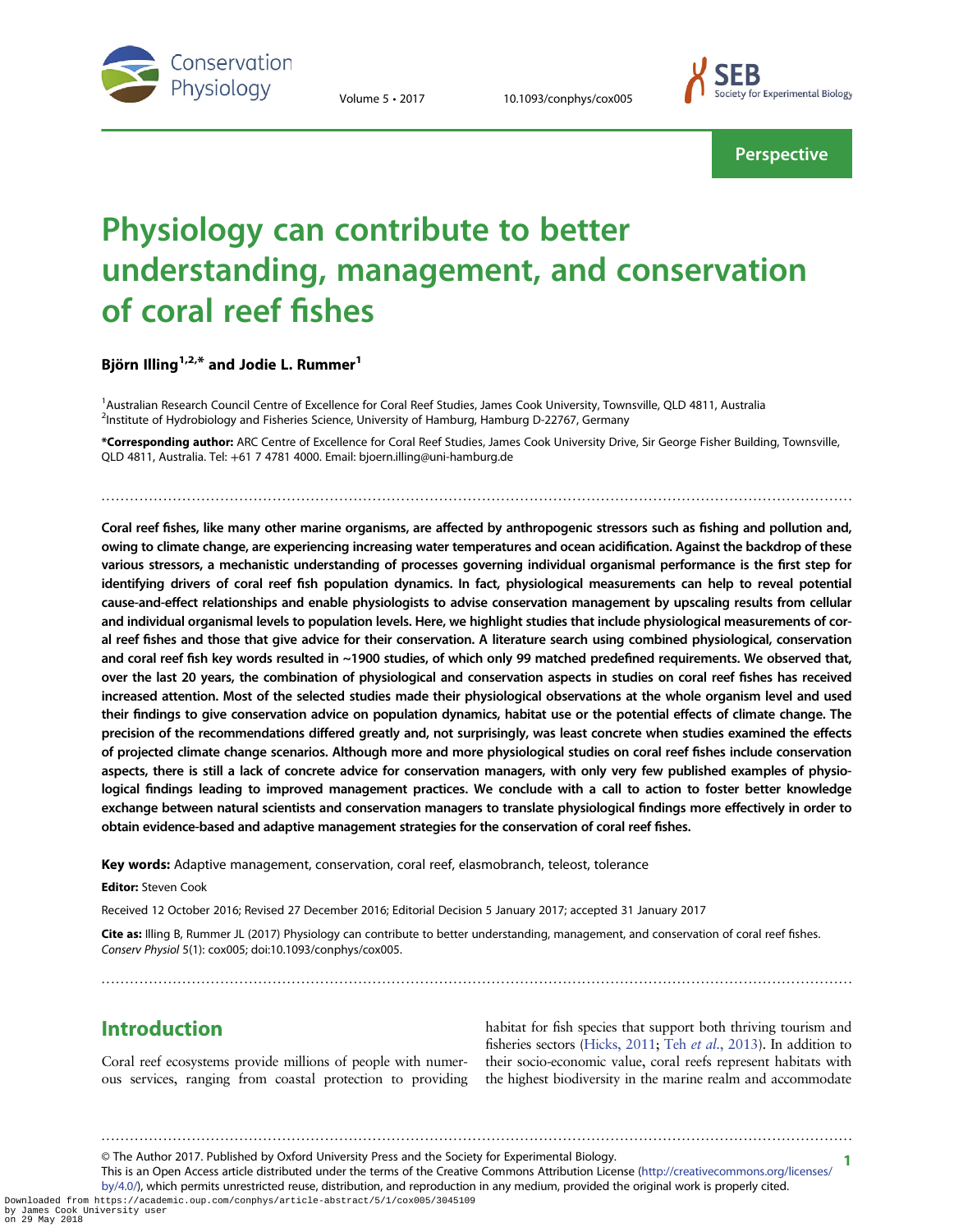<span id="page-1-0"></span>

Figure 1: Schematic life cycle of a model coral reef fish (e.g. Pomacentridae). The yellow box indicates direct (white text) and indirect (black text) sources of mortality. The red box represents experimental approaches that have been suggested or implemented in coral reef fish conservation management (see main text for further details). Fish images are courtesy of Erin Walsh. Coral images are courtesy of the Integration and Application Network, University of Maryland Center for Environmental Science (ian.umces.edu/symbols/).

..............................................................................................................................................................

 $\sim$  5000 fish species [\(Bellwood](#page-7-0) *et al.*, 2012). This means that coral reef and reef-associated fish species represent about one-third of all brackish and marine fish species worldwide, considering the 28 000–32 200 globally known fish species [\(Nelson, 2006](#page-9-0); [FishBase, 2016\)](#page-8-0). While many coral reef fishes populated reef habitats 65–50 million years ago, and since then have experienced and successfully adapted to variations in environmental conditions, others diversified more recently over the geological time scale (23–3 million years ago) and may have only experienced relatively stable environmental conditions (see references in [Rummer and Munday, 2017](#page-9-0)). Today, coral reef fishes are facing anthropogenic climate change and therefore changes in their environmental conditions at an unprecedented rate. In contrast to the continuously but slowly changing conditions of the past, climate change projections of increased water temperatures, reduced ocean pH and reductions in dissolved oxygen will catapult coral reef fishes and other marine organisms currently populating low-latitude regions into more stressful and potentially hazardous conditions before the end of this century [\(Rummer](#page-9-0) et al., 2014; [Rummer and Munday, 2017\)](#page-9-0). Elevated water temperatures have already resulted in successive mass bleaching events on coral reefs worldwide, with transient warming events predicted to be more severe and frequent in coming years. In 2016, for example, 93% of the Great Barrier Reef in Australia bleached owing to climate change-driven

warming waters, which resulted in unprecedented levels of coral mortality [\(Ainsworth](#page-7-0) et al., 2016). Moreover, the global increase in human populations and concentrations near coastal areas will exacerbate the direct pressure on coral reef fish populations through fishing pressure ([Roberts, 1995](#page-9-0); [Allgeier](#page-7-0) et al., [2016](#page-7-0)), recreational activities (e.g. angling, diving, boat traffic; [Mandelman and Skomal, 2009](#page-9-0); Gil et al.[, 2015;](#page-8-0) [Berthe and](#page-8-0) [Lecchini, 2016](#page-8-0)) and coastal development, with the often accompanying increases in agricultural and industrial runoff and pollutants (D'[Angelo and Wiedenmann, 2014;](#page-8-0) Kroon et al.[, 2014,](#page-9-0) [2016](#page-9-0)). In order to prevent a loss of biodiversity and to foster a sustainable use of the resources of coral reef ecosystems, there is a strong need for research that identifies and quantifies species, populations and habitats that are most at risk and programmes to translate these findings into implementing management and policy over both short- and long-term time scales.

Indeed, the importance of coral reef fish conservation biology has perhaps never been more evident, and studies over the past two decades have resulted in the development of an extensive knowledge base covering key processes that affect different life stages of coral reef fishes [\(Hixon, 2011\)](#page-9-0). During their life cycle, coral reef fishes face stage-specific risks (Fig. 1), but like most other fish species, their eggs and larvae are the most vulnerable life stages and are strongly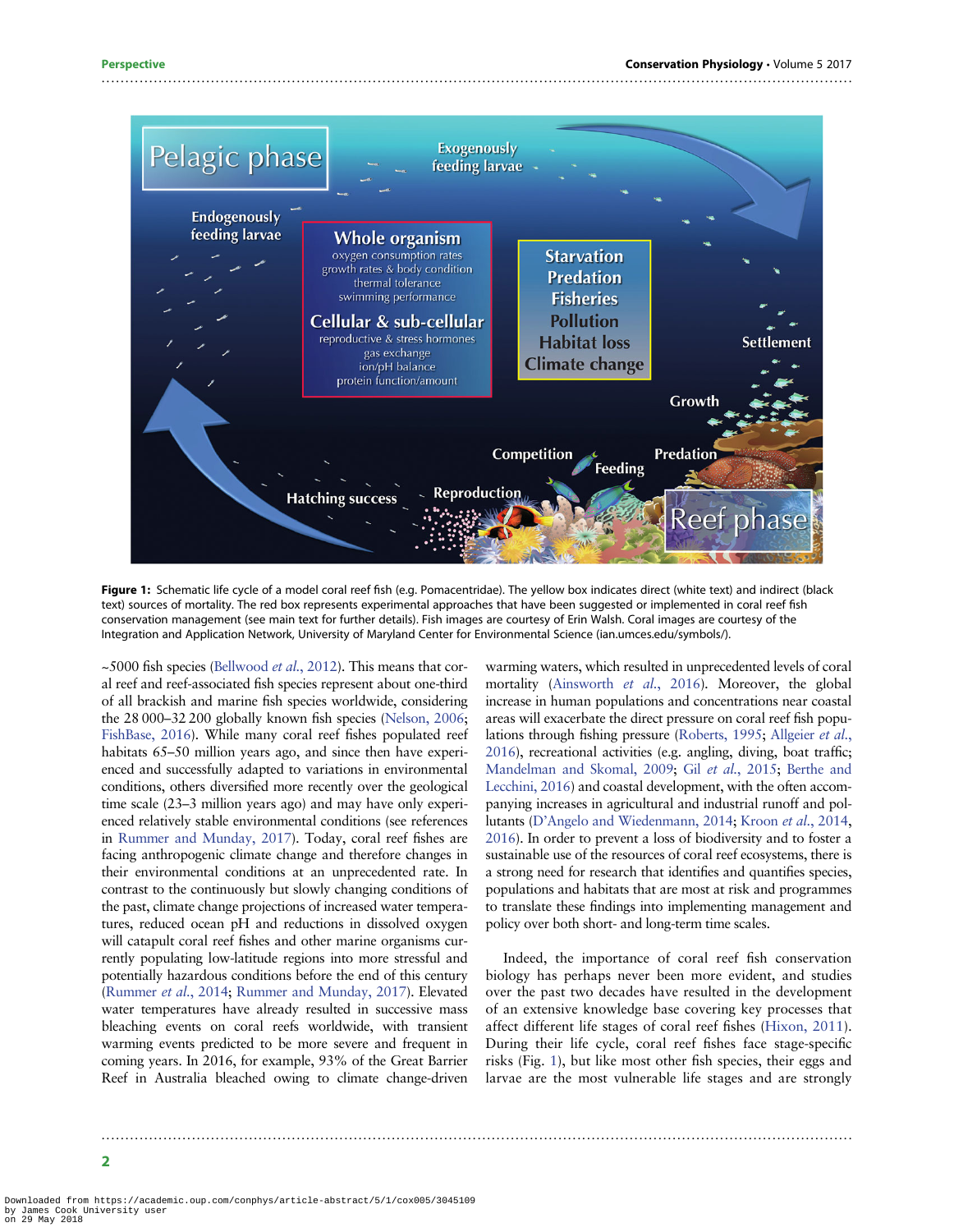affected by predation ([Hixon, 1991\)](#page-9-0). Hence, most coral reef fish species shift habitats during this stage and possess a pelagic phase post-hatching to optimize growth and reduce predation pressure (Grol et al.[, 2014;](#page-8-0) Fig. [1\)](#page-1-0). The reef phase starts when late larval stage fishes undergo metamorphosis. During this time, larvae settle onto the reef, where predationinduced mortality rates can exceed 70–90% after a single day [\(Doherty](#page-8-0) et al., 2004; Fig. [1\)](#page-1-0). Surviving this decisive window of vulnerability, which poses a bottleneck at the population level, the juvenile fishes feed and grow on the reef, transition into adults and close the life cycle by reaching the reproductive stage (Fig. [1\)](#page-1-0). During both pelagic and reef phases, various factors affect growth, condition and survival of coral reef fishes, including inter- and intra-specific competition for food (Bonin et al.[, 2015](#page-8-0)), habitat loss and pollution (Wilson *et al.*[, 2010b;](#page-10-0) [Wenger](#page-10-0) *et al.*, 2015), and fish can also be subject to predation and fisheries pressure ([Graham](#page-8-0) et al., [2007](#page-8-0); [Boaden and Kingsford, 2015;](#page-8-0) Fig. [1\)](#page-1-0). Climate change will add to these aforementioned factors, with consequences for survival at the species and population levels as well as the health of coral reef ecosystems ([Rummer and Munday,](#page-9-0) [2017](#page-9-0)). Therefore, the key to ensuring a sustainable use and management of coral reef fishes will be a holistic understanding of how physiological processes respond to anthropogenic stress and environmental change (Wilson et al.[, 2010a](#page-10-0); [Doney](#page-8-0) et al., 2012; Cooke et al.[, 2013b\)](#page-8-0).

Various physiological measurements have been used to investigate coral reef fish performance at the whole-organism level but also at cellular and sub-cellular levels (see Fig. [1](#page-1-0) for details) so that ecosystem-level predictions can be made. In fact, a questionnaire from Wilson et al. [\(2010a\)](#page-10-0) to scientists working on reef fish topics revealed that, although only relatively few researchers were working on coral reef fish physiology at the time, the use of physiological methods was considered by all of the polled scientists to have the highest priority for future work on coral reef fishes, because findings had important implications for resilience and management. More specifically, including physiological measurements can lead to higher precision in forecasting individual and species' responses and reveal underlying, mechanistic cause-and-effect relationships (see references in [Coristine](#page-8-0) et al., 2014). Findings can, in turn, be used to provide decision-makers on legislative levels, local conservation managers and stakeholders with more in-depth explanations of observed changes in population declines or habitat shifts [\(Wikelski and Cooke, 2006;](#page-10-0) Cooke et al.[, 2013b;](#page-8-0) [Coristine](#page-8-0) et al.[, 2014\)](#page-8-0). Besides gaining a mechanistic understanding, [Somero](#page-9-0) *et al.* (2016) describe the specific benefits of physiological studies for management and policy, with an increased confidence in modelled scenarios (including estimates of organismal functional responses in projected future conditions), the determination of threshold values and development of indicators that could induce regulatory responses when needed. Thus, considering the admitted potential and implied benefits of using physiological studies for management of coral reef fishes, what is the status of coral reef fish physiology research, and have the proposed recommendations so far been well translated? The

aim here is first, to analyse studies that combine physiological approaches with management and conservation recommendations for coral reef fish species. Second, several studies will be highlighted that serve as good examples for future use and implementation of physiological findings into management decisions. Moreover, potential as yet untapped will be addressed and perspectives discussed.

#### Methods and Results

..............................................................................................................................................................

To obtain an overview of how well integrated coral reef fish conservation and physiological topics are, a literature search was conducted in Thomson Reuter's Web of Science (on 20 August 2016, using the Web of Science™ Core Collection). Based on two slightly modified suites of conservation and physiology keywords used by [Lennox and Cooke \(2014\)](#page-9-0), the following keyword complex aimed at finding all primary literature regarding coral reef fish conservation physiology: (toleran\* OR endanger\* OR imperil\* OR conserv\* OR restor\* OR manage\* OR poli\* OR threat\* OR decision-making OR protec\* OR impact\*) AND (toleran\* OR physiolog\* OR stress\* OR energy\* OR mechanis\* OR threshold OR condition\*) AND (coral\* OR reef) AND (fish\* OR ray OR shark OR teleost\* OR elasmo\*). The obtained results ( $n = 1924$  articles) were manually filtered for their relevance, i.e. narrowed down by checking all returned titles, sorting out unsuitable ones and reading the remaining, potentially eligible studies  $(n = 180)$ . Based on their content, fitting studies were manually selected  $(n = 99)$  and assigned to one or more physiology  $(n = 9)$  and conservation categories ( $n = 8$ ). With regard to the measurements considered as part of a physiological approach, we used a conservative understanding of physiology, i.e. only studies investigating responses on individual, cellular and sub-cellular levels were used (see description in Fig. [1](#page-1-0)) but none that, for instance, correlated ecological field observations (such as habitat use, mortality, feeding behaviour or predator–prey interactions). The manually filtered studies, throughout the manuscript termed 'selected studies', and their individually assigned categories can be found in the [Supplementary material](http://conphys.oxfordjournals.org/lookup/suppl/doi:10.1093/conphys/cox005/-/DC1). As no study relevant to conservation physiology of coral reef fishes was found before 1999, only the last 20 years (1996–2016) were selected for investigating possible trends in publications on this topic (Fig. [2\)](#page-3-0). Furthermore, although review articles were used to set the framework of this study and drive the discussion, none was used directly in the analysis.

The number of studies matching the search terms increased over the selected years (note: ongoing 2016 results). To determine whether, in recent years, more studies had matched the search requirements, the relative proportion of articles selected per year was examined in more detail (Fig. [2,](#page-3-0) inset). From the articles returned by the searched keywords, up to 7%  $(4.0 \pm 2.6\%, \text{ mean } \pm \text{ SD})$  were selected per year, which increased significantly over time (linear regression,  $R^2 = 0.58$ ,  $P < 0.0001$ ). From the 180 studies considered initially, 81 studies (45%) were not chosen because they had no physiological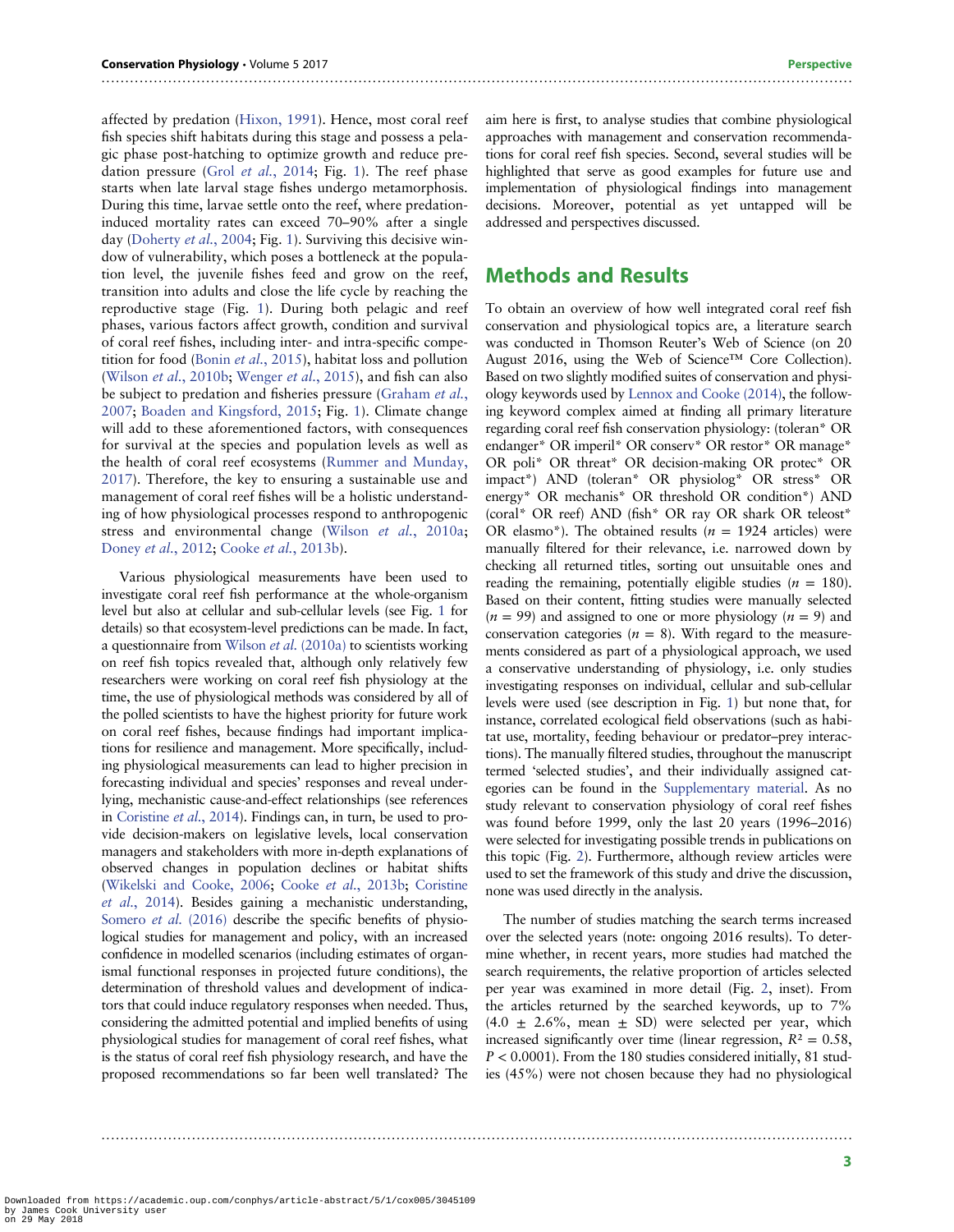<span id="page-3-0"></span>

Figure 2: Number of articles ( $n = 1883$ ; grey bars) found during a Thomson Reuter Web of Knowledge literature search (Web of Science Core collection) using coral reef fish-related, physiological and conservation keywords in the topic between 1996 and 2016 (searched on 20 August 2016, hence note the incomplete data set for 2016). The suite of keywords was modified after [Lennox and Cooke \(2014\)](#page-9-0) and included the search terms (toleran\* OR endanger\* OR imperil\* OR conserv\* OR restor\* OR manage\* OR poli\* OR threat\* OR decision-making OR protec\* OR impact\*) AND (toleran\* OR physiolog\* OR stress\* OR energy\* OR mechanis\* OR threshold OR condition\*) AND (coral\* OR reef) AND (fish\* OR ray OR shark OR teleost\* OR elasmo\*). The results were screened manually, and relevant publications were found only between 1999 and 2016 ( $n = 99$ , black bars). The inset graph represents the relative proportion of articles that were manually filtered from the search results for each year (4.0  $\pm$  2.6%; mean  $\pm$  SD).

..............................................................................................................................................................

measurement (16%), no conservation advice (13%), or both issues  $(4\%)$ , or they were reviews  $(10\%)$  or investigated taxonomic groups other than coral reef fishes (2%). From the studies that gave no specific conservation advice, 43% addressed climate change issues (including studies on hypoxia). Regarding the physiological topics, 39% of the selected studies focused on one topic only, and an additional 39% focused on a combination of two physiological topics. The remaining 21% of these studies covered three or more physiological topics in combination (Fig. [3](#page-4-0)). In the studies that addressed only a single topic, the majority investigated growth, development, condition or survival ( $n = 19$ ), followed by studies investigating thermal tolerance  $(n = 7)$  or neurosensory/behavioural aspects  $(n = 7)$ . When examining all selected studies, this trend was similar, with growth, development, condition or survival topics being covered by most studies (52%), followed by thermal tolerance (35%), metabolism/respiration rates (29%), neurosensory/ behaviour (18%), reproduction (12%), as well as by the other four categories, namely swimming performance, protein function/amount, gas exchange and ion balance, and reproductive/ stress hormones. In terms of conservation topics covered by the selected articles, 79% of the studies covered two to three topics, whereas fewer studies addressed a single or four conservation topics (14 and 6%, respectively). The three most covered conservation topics in all selected articles were population management, climate change and habitat loss/change/use, with 74, 55

and 47%, respectively (Fig. [3](#page-4-0), bar plot). Topics covered less often included fisheries, predator–prey interactions and pollution (19, 14 and 10%, respectively), or recreational activities and fish-health related topics (2% each).

#### **Discussion**

#### Trends in coral reef fish conservation physiology literature

This study presents an overview of the integration status of physiology and conservation topics in coral reef fish studies. At the time of the literature search by [Lennox and Cooke \(2014\),](#page-9-0) the taxonomic representation of fishes in the conservation physiology literature was the lowest of all vertebrate taxa, but a significantly positive trend in numbers of articles integrating both aspects could be found over recent years. However, the advice given to policy and management seems to differ greatly in terms of practicability and precision. This was mostly caused by the study objectives that were either (i) testing effects of future climate-modulated environmental parameters on coral reef fish physiology, which resulted in rather unspecific and vague advice, if any (see Methods) or (ii) examining tangible and/or more local issues of coral reef fish populations, leading to concrete management recommendations. In the following

Downloaded from https://academic.oup.com/conphys/article-abstract/5/1/cox005/3045109 by James Cook University user on 29 May 2018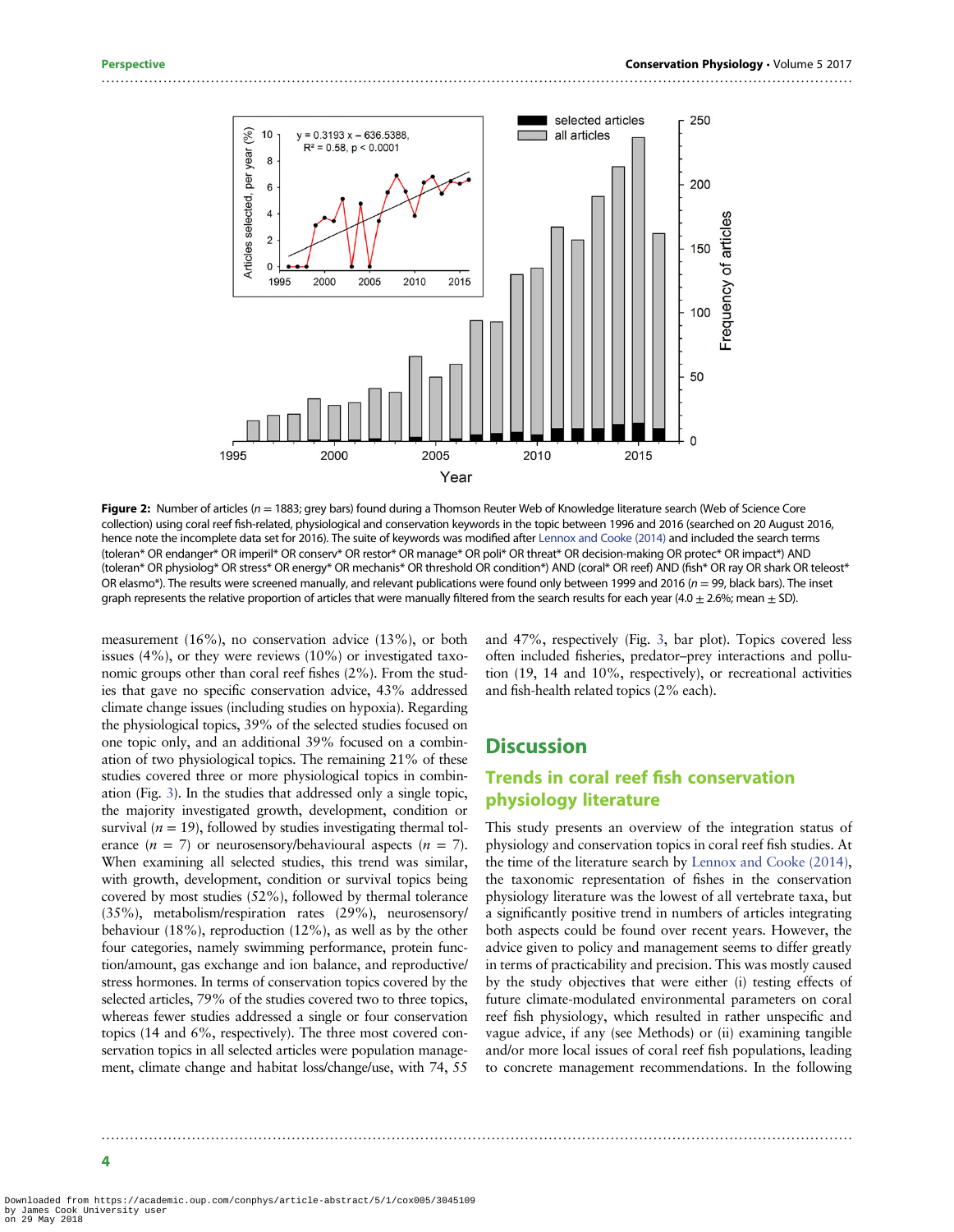<span id="page-4-0"></span>

Physiological topics covered in selected articles (99)

Figure 3: Overview of physiological and conservation topics covered by the selected coral reef fish studies ( $n = 99$ ). The pie chart illustrates how many categories were covered by the individual articles and examines specifically the studies covering only a single aspect to determine which physiological topics were investigated most (number of articles in parentheses). Each bar within the bar plot (eight categories) shows the proportion of studies that covered a certain management or conservation component compared with the total selected articles. Note that most articles covered more than one management or conservation topic, hence the bars collectively add up to exceed 100%.

..............................................................................................................................................................

text, examples from four distinct issues that coral reef fishes are facing are highlighted and summarized.

#### Issue I: climate change

The status of the world's biodiversity, and especially the one of threatened species, is currently most affected by overexploitation, agriculture or urban development and far less by climate change ([Maxwell](#page-9-0) et al., 2016). However, 'climate change will become an increasingly dominant problem in the biodiversity crisis' ([Maxwell](#page-9-0) et al., 2016), with ectotherms, such as coral reef fishes, often living close to their thermal tolerance limits, being especially at risk ([Rummer](#page-9-0) et al., 2014; [Habary](#page-9-0) et al., 2017). In fact, the sensitivity of coral reef fishes to predicted climate change and their physiological responses to living in conditions predicted for the end of the century has been investigated in multifarious studies and extensively reviewed ([Munday](#page-9-0) et al., 2008; [Rummer and Munday,](#page-9-0) [2017\)](#page-9-0). Nevertheless, the advice for conservation derived from these physiological studies has so far been largely unprecise, which likely to be because of the uncertain nature of simulation-based thresholds of future marine environments (e.g. 1.5 or 3°C), the large-scale strategies needed for implementation or the simple fact that obvious recommendations

for climate protection, such as reducing emissions, have been made repetitively throughout all types of media.

As an example, coral reef researchers experienced, perhaps the first, wake-up call in the 1980s when, on several occasions, warm waters bleached corals worldwide, resulting in widespread mortality and great uncertainty regarding effects on other taxa (e.g. fishes), ecosystem-level responses and recovery rates [\(Hughes, 2003\)](#page-9-0), a disaster that would become more frequent over subsequent decades. Although coral bleaching, and therefore the stress to the affected coral reef ecosystems, can occur as a result of poor water quality, sedimentation or even uncharacteristically cold waters, most bleaching events on coral reefs worldwide have resulted from warming waters. Elevated sea surface temperatures are attributable to global warming, but natural currents and oceanographic patterns (e.g. El Niño) cause the warm waters to remain on reefs longer than usual (Baker et al.[, 2008\)](#page-7-0). Using the Great Barrier Reef—the largest continuous coral reef system on the planet—as an example, the connection has still not been made to the extent that enough national (e.g. Australia) or global action has been taken, even after the 1997–1998, 2002–2003 and now 2016 bleaching events resulting in mass mortality, with all evidence pointing toward the cause being warming waters attributable to climate change. Is it that researchers have not been communicating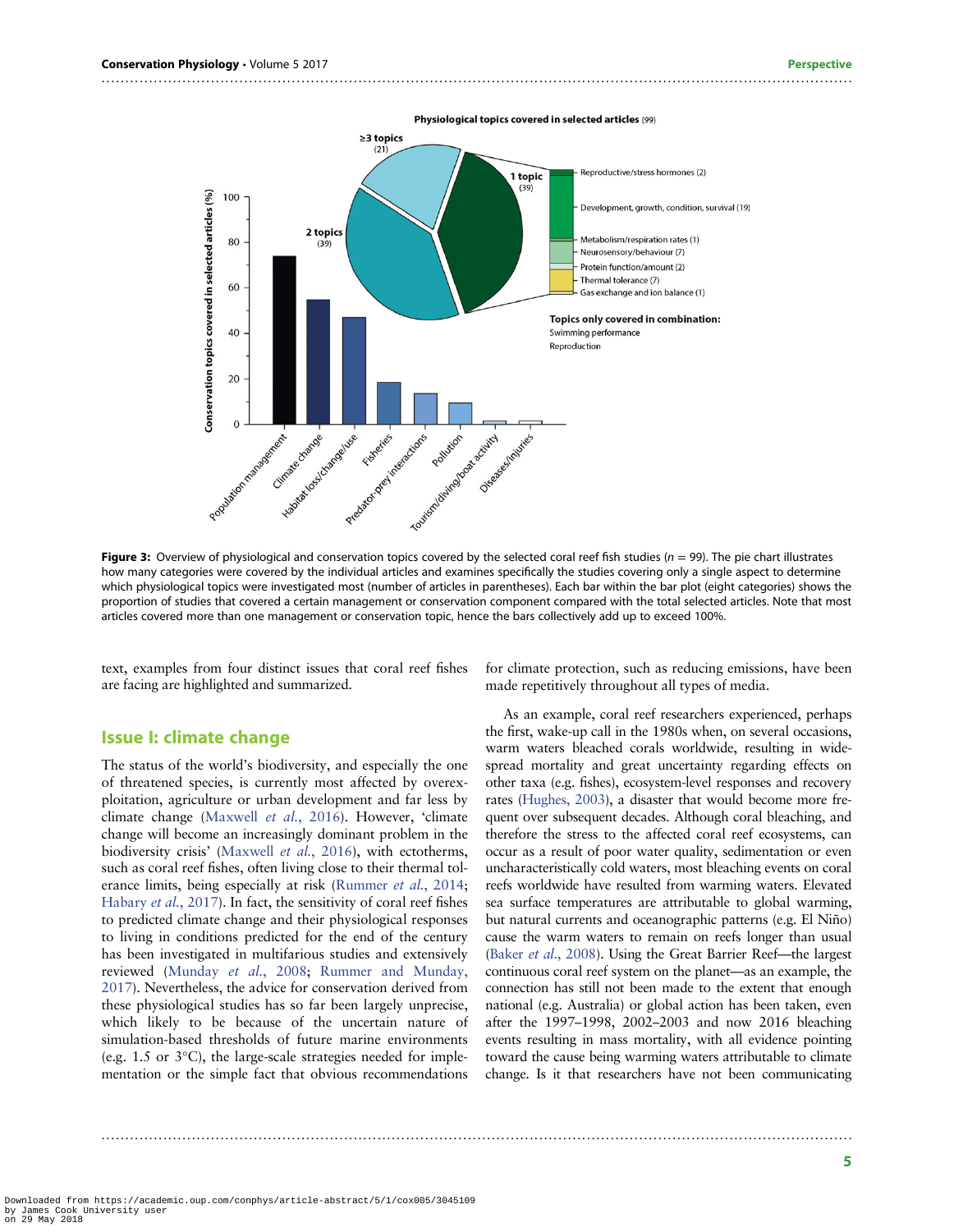thoroughly enough the need to curb human-induced carbon emissions into the atmosphere to slow the warming of the oceans or is it that the solutions are too great to implement? Is there a disconnect between the researchers examining these issues and determining the thresholds for taxa such as the fishes (e.g. +1.5 and +3°C; [Donelson](#page-8-0) et al., 2011, [2012](#page-8-0); [Rummer](#page-9-0) et al.[, 2014;](#page-9-0) [Habary](#page-9-0) et al., 2017) and those who are making the decisions that, upon implementation, could help to ameliorate these problems or at least reduce the extent or slow the return rate of these events? In this example, coral bleaching has been occurring more and more frequently and to a greater extent over the past couple decades because of 1°C warming ([Hughes,](#page-9-0) [2003](#page-9-0); Baker et al.[, 2008](#page-7-0)), but global initiatives are struggling with 1.5°C, let alone 2°C, targets [\(Intergovenmental Panel on](#page-9-0) [Climate Change, 2014](#page-9-0)). In these cases, the gap between researchers and decision-makers seems too great to make a difference, which may be why so many studies lean toward investigating issues with more immediate and tangible outcomes for management.

#### Issue II: pollution

The most concrete recommendations to policy-makers and conservation practitioners stem from studies with physiological approaches revealing mechanistic or cause-and-effect relationships with spatially and temporally restricted stressors. One of these stressors can be pollution, and marine habitats are, next to the accumulation of plastic debris, especially challenged by the increasing use of fossil fuel globally. The occasional release of various forms of fossil fuels during production and transport, as well as higher shipping transport and related port expansions, often leads to increased concentrations of suspended sediments and coal dust. Coastal coral reef habitats are prone to these stressors, and coral reef fishes, especially their early life stages, show significantly reduced growth rates and condition, extended larval development, as well as changes in gill structure and gill microbiome when exposed to suspended sediments and coal dust ([Wenger](#page-10-0) et al., 2012, [2014](#page-10-0); Hess et al.[, 2015;](#page-9-0) [Berry](#page-8-0) et al.[, 2016](#page-8-0); O'[Connor](#page-9-0) et al., 2016). All of this information delivers precise threshold-level values for individual organisms to conservation managers and highlights the risk potential for changes at the population and even ecosystem level if no action is taken.

Next to compound-based pollution types, physical pollution, such as boat noise, affects marine organisms and can have fitness consequences for fishes, such as reduced growth and reproduction, or affect their distribution, communication and predator–prey interactions (reviewed by [Slabbekoorn](#page-9-0) et al.[, 2010](#page-9-0)). Holles et al. [\(2013\)](#page-9-0) were able to show that even local, low-intensity noise has the capacity to disrupt settlement in coral reef fish by scaring their larvae, on top of their natural predator evasion, further away from reef habitats during daytime. Even after successful settlement, there can be considerable consequences for coral reef fish population dynamics, with boat noise, for example, reducing oxygen consumption rates of Ambon damselfish (Pomacentrus amboinensis) and doubling its predation risk to another coral reef fish, the dusky dottyback (Pseudochromis fuscus; [Simpson](#page-9-0) et al., 2016). The advice from both studies for conservation practitioners therefore includes regulating the use of small-scale noise sources (e.g. outboard motorboats) in protected areas and during fisheries management. Overall, the studies highlighted in this section demonstrate the extensive potential for using physiological measurements to inform conservation managers about specific threshold values or concentrations of physical and chemical pollution that trigger negative effects for coral reef fishes.

#### Issue III: fishing

..............................................................................................................................................................

Physiological approaches can also help to inform conservation practitioners with very precise advice for recreational fishing activities [\(Cooke and Schramm, 2007](#page-8-0); [Cooke](#page-8-0) et al., [2013a\)](#page-8-0). Some coral reef fishes, especially apex predators such as sharks, are popular for trophy and sport fishing, and physiological data can help to examine the stress associated with catch-and-release practices with different gears and how much they contribute to post-release mortality. Several studies have used blood physiology parameters (e.g. pH, partial pressure of  $CO<sub>2</sub>$ , lactate, glucose) to investigate physical trauma (hooking injuries), stress-related changes in blood physiology and post-release mortality in different reef-associated carchar-hinid sharks ([Skomal](#page-9-0) et al., 2007; [Mandelman and Skomal,](#page-9-0) [2009](#page-9-0)). Most studies could relate overall fight time and/or environmental parameters, such as temperature, to changes in blood physiology, resulting in advice such as to avoid capture at high water temperatures (>31°C; [Danylchuk](#page-8-0) et al., 2014). Additionally, [Brooks](#page-8-0) et al. (2012) highlighted that using different fishing gear, for example long- compared with handlines or rod-and-reel angling, can potentially reduce the longterm physiological stress (based on the degree of acid–base disturbances) in captured Caribbean reef shark (Carcharhinus perezi). Indeed, recent studies on blacktip reef sharks in various injury scenarios have revealed that sharks heal quickly, even from severe physical wounds, prompting researchers to recommend that anglers catching sharks as bycatch should favour of cutting hooks or lines/leaders over holding sharks out of water or at the surface for prolonged periods of time while attempting to remove hooks (Chin et al.[, 2015\)](#page-8-0). These conclusions have great potential for conservation practitioners that could adjust fishing gear guidelines (e.g. recommending circle hooks) accordingly. However, here and in many other physiological studies, concrete advice or suggestions for change of practices are often missing.

#### Issue IV: ecotourism

..............................................................................................................................................................

Two recent reviews have collected studies investigating the effects of ecotourism and provisioning on sharks and rays, which are attractive and more sustainable alternatives to angling (Brena et al.[, 2015](#page-8-0); [Gallagher](#page-8-0) et al.; 2015). Most of their reviewed studies contributed information about how the controversial practice of provisioning affects diel activities, changes in movement and distribution patterns of sharks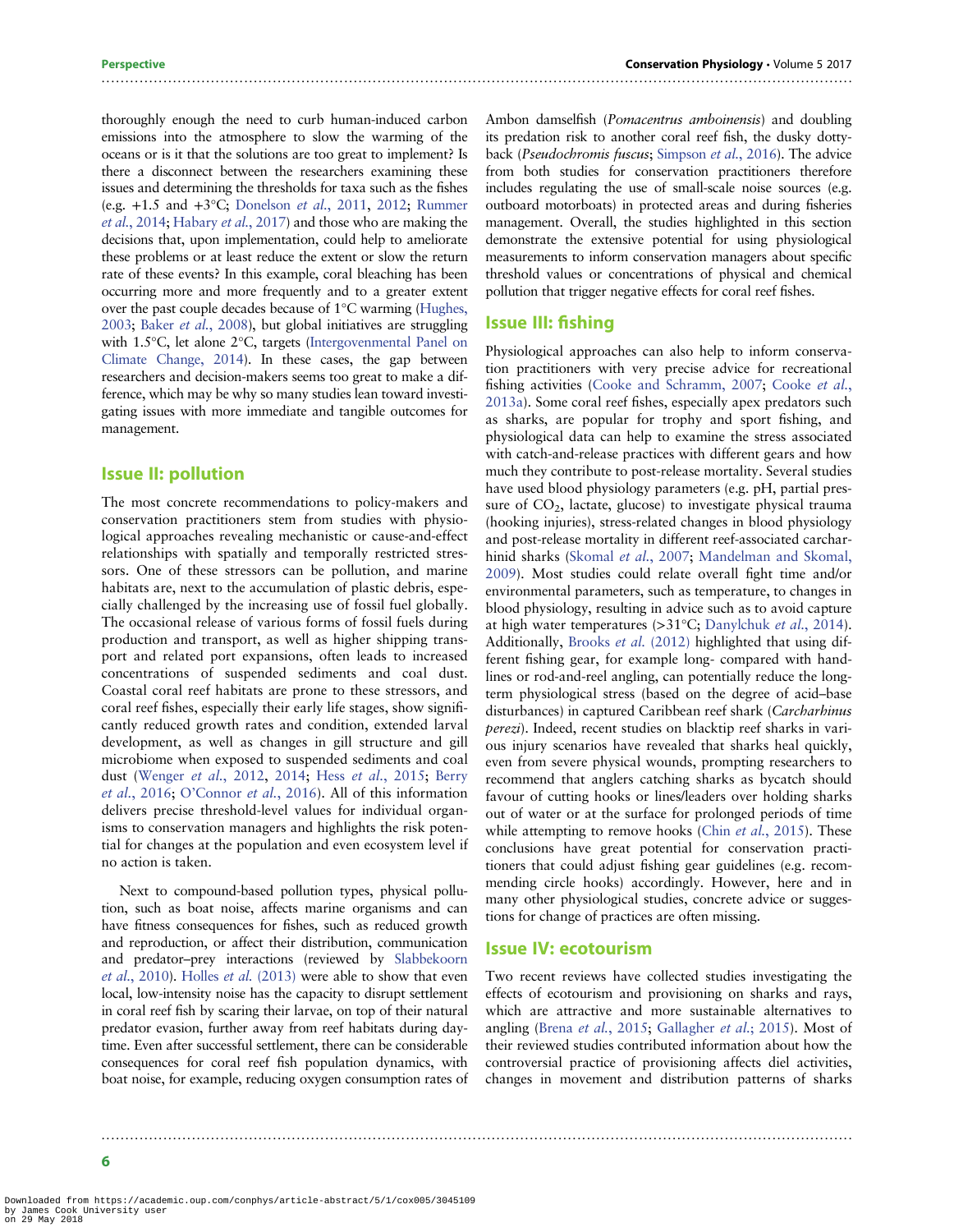(few studies addressed the effects on rays) but rarely by using physiological approaches (see references in Brena [et al.](#page-8-0), [2015\)](#page-8-0). However, a single study on southern stingrays (Dasyatis americana) on the Cayman Islands used blood physiology to test the effects of wildlife tourism operations on individual stingrays [\(Semeniuk](#page-9-0) et al., 2009). In this study, the authors observed tourist-exposed stingrays not only to suffer from more injuries (e.g. boats strikes, bites from conspecifics) and higher parasite loads (potentially because of crowding conditions), but also stingrays exhibited decreased haematocrit and total serum proteins, indicating oxidative stress. In the following years, the authors did an exceptionally good job at integrating these blood physiology data with information on growth rates and survival of southern stingrays as well as tourist survey data into an integrated systems dynamics model that aimed at better management of tourist–sting-ray interactions [\(Semeniuk](#page-9-0) et al., 2010). By doing so, they efficiently translated their physiological results for the Cayman Island conservation practitioners and developed a profound way for a compromise between tourism and conservation claims which, not surprisingly, was highlighted as a success story of how to implement physiological findings for management and conservation ([Madliger](#page-9-0) et al., 2016).

Very recently, [Barnett](#page-7-0) et al. (2016) published another example of how physiology can contribute to an improved understanding and management of apex predators in tropical marine regions and gave precise management advice by measuring oxygen consumption rates of whitetip reef sharks (Triaenodon obesus) in the field. The authors found increased daily energy expenditures and could therefore recommend scheduling feeding operations with regard to fre-quency and timing ([Barnett](#page-7-0) et al., 2016).

As expected, these aforementioned studies were able to link physiological findings to report thresholds for various species because the conservation problem they were investigating was limited in space, time and/or magnitude.

#### Translating physiological findings for conservation use

Fish physiologists, including those researching coral reef fish species, are aware that they need to integrate their findings from molecular, cellular and, especially, individual levels to provide ecosystem-based management advice ([Ward](#page-10-0) et al., [2016\)](#page-10-0). Currently, approaches involving individual- or massbased, as well as production, population or species distribution models are favoured because this information helps to inform conservation management more directly [\(Jørgensen](#page-9-0) et al., [2012;](#page-9-0) [Metcalfe](#page-9-0) et al., 2012; Evans et al.[, 2015\)](#page-8-0). Apart from the strong need for an interdisciplinary discourse between advice-delivering and advice-receiving parties who aim at a sustainable management and conservation of habitats and eco-systems, [Jørgensen](#page-9-0) et al. (2012) highlighted that, in particular, the bioenergetics of predators and their prey will have to be

..............................................................................................................................................................

..............................................................................................................................................................

considered to give appropriate management recommendations. In coral reef fishes, these types of studies are rather rare, but [Cerino](#page-8-0) et al. (2013) have demonstrated how well physiologybased bioenergetics models can be used to establish a better understanding of the energy flow through ecosystems and to determine the potential impact, e.g. of invasive predators, such as the red lionfish (Pterois volitans) in the Caribbean Sea. Conservation efforts would benefit from site-specific and seasonal estimates of feeding rates, and clear advice could be given for removal strategies that reduce the pressure on local species or fisheries efforts. When investigating connectivity between coral reefs and the potential for coral reef fish recruitment, many elaborate biophysical and individual-based models have lately been equipped with vital information about developmental (pelagic larval duration; Fig. [1\)](#page-1-0) and behavioural aspects of coral reef fish larvae, even using physiological data on swimming performance, but compared with the progress in modelling survival and growth of temperate fish species with physiological data, only sparse information exists on bioenergetics or the development of sensory abilities for coral reef fish larvae [\(Staaterman and Paris, 2014](#page-9-0); [Wolanski and Kingsford,](#page-10-0) [2014](#page-10-0)). Nevertheless, these types of models can provide valuable information, for example, on the placement and effectiveness of marine protected areas (e.g. cuban snapper; [Kough](#page-9-0) et al.[, 2016\)](#page-9-0). More information on individual growth, consumption rates and data on bioenergetics could provide valuable benefits toward improving these currently used models that help to translate physiological findings for conservation managers and contribute to a tangible and effective management and conservation of coral reef fishes.

#### Implementation of physiological findings by conservation practitioners

Recent reviews from other systems show how physiological results can benefit management decisions, which may mean that some approaches can be adopted for the field of coral reef fish conservation physiology. For example, [Madliger](#page-9-0) et al. [\(2016\)](#page-9-0) have presented success stories from 'eight areas of conservation concern, ranging from chemical contamination to invasive species to ecotourism, where physiological approaches have led to beneficial changes in human behaviour, management or policy'. What seemed particularly challenging was defining success, which can be species, site or system specific, but overall was defined as involving a change in human behaviour that is recommended because of physiological findings from the studies executed on the given topic and results in some level of conservation benefit. Although the team was optimistic, they too commented on the issues regarding accessibility of results and conveyed that most success stories came from piecing together data from multiple studies. Temperate examples of successes include improvements through physiological monitoring in fisheries management of various salmon species (see references in [Madliger](#page-9-0) et al.[, 2016\)](#page-9-0). As this team mentions conservation results are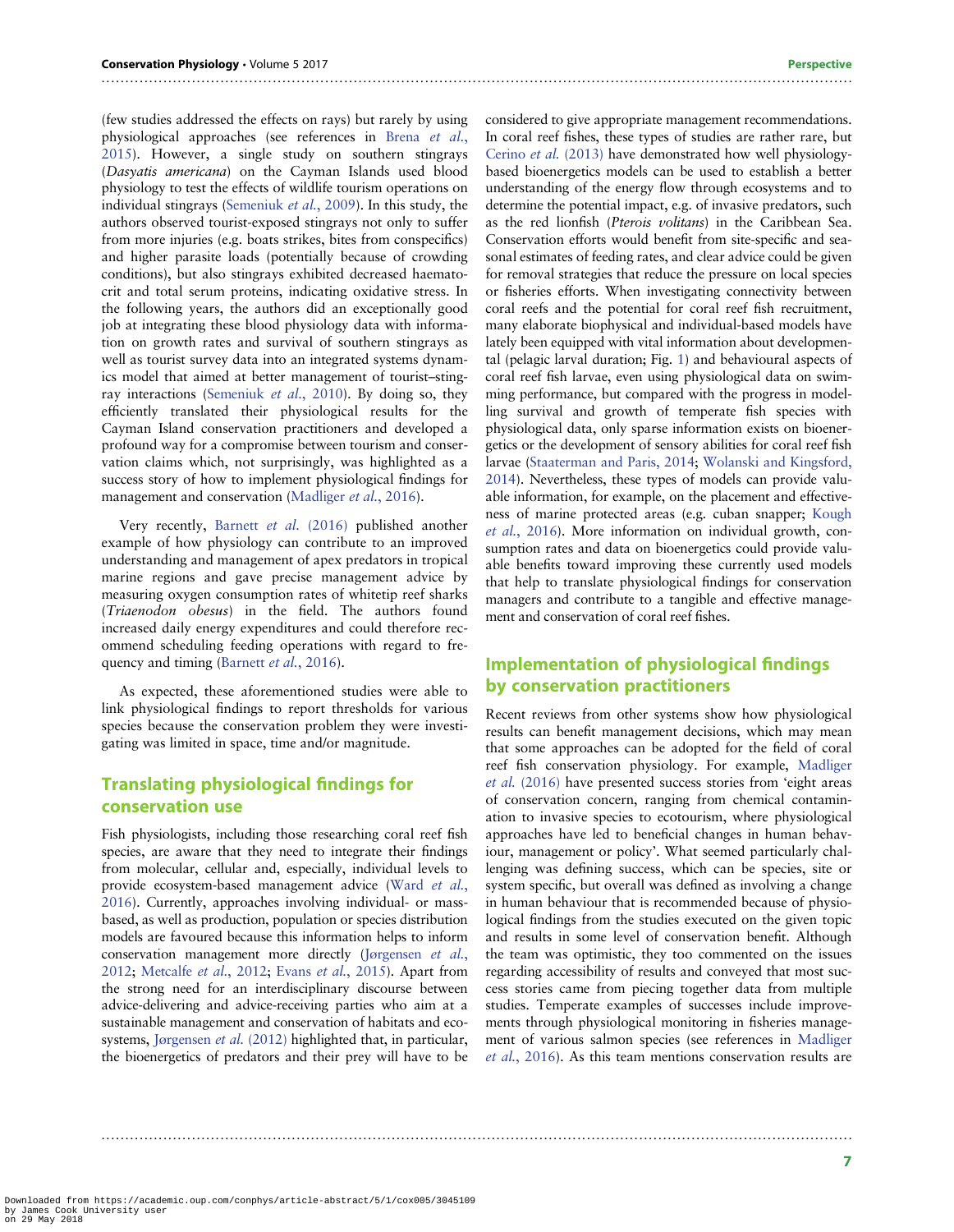As described in the previous sections, the scientific recommendations to conservation managers in the primary literature can vary between vague general recommendations and very precise, temporally and spatially explicit instructions. In a recent review, [Cvitanovic](#page-8-0) et al. (2015) pointed out that decision-makers still mostly rely on individual experience and knowledge rather than scientific evidence when deciding on specific management actions and highlighted the importance of knowledge exchange research for successfully implementing scientific findings into management decisions of marine resources. Other issues can come from cultural differences, institutional barriers and an overall lack of communication between researchers and end-users from the point of how research is designed through to how findings are translated [\(Cvitanovic](#page-8-0) et al., 2016). This is also true for coral reef fishes and ecosystems, but how can findings be better communicated to and implemented by conservation practitioners, given these challenges? Cooke and O'[Connor \(2010\)](#page-8-0) have highlighted several ways of making conservation physiology relevant to policy-makers, mostly by improving communication, but also by training decision-makers in organismal biology to show them the full suite of options supporting their decision-making and to foster evidence-based conservation approaches. Before designing studies, stakeholders need to be identified; perhaps collaborators should be chosen, in part, communicate to specifically with stakeholders to co-develop research approaches and needs, and knowledge implementation needs to be monitored (e.g. Ningaloo Reef Marine Park; [Cvitanovic](#page-8-0) et al., [2016\)](#page-8-0). In addition, amassing support early on in the process, being able to deliver and showing success using a conservation physiology approach will help to assemble support for longerterm research programmes [\(Cooke](#page-8-0) et al., 2014).

#### **Outlook**

Coral reef fishes face conservation problems today (e.g. bycatch for a specific fishery or habitat alterations) and require solutions for tomorrow. This includes answers to questions or issues that take decades to address, e.g. locations of marine protected areas and control of issues associated with climate change (see framework provided by Cooke et al.[, 2014](#page-8-0)). Although solutions for what are perceived as tomorrow's problems are required, those problems are also increasingly encroaching on coral reefs worldwide and becoming today's problems, as described earlier, which makes immediate solutions so difficult. Now and into the future, a strengthening of the interdisciplinary discourse and collaboration between coral reef fish physiologists, biologists and conservation practitioners will be needed for both identification of future research directions and successful implementation of findings (as indicated for

other species and systems by Cooke and O'[Connor, 2010;](#page-8-0) [Horodysky](#page-9-0) et al., 2016). Providing summarized scientific information and communicating the value and applicability of findings to management practitioners will help physiological or evidence-based findings make it into the policymaking process and can lead to an overall better implementation of management decisions ([Coristine](#page-8-0) et al., 2014; Walsh et al.[, 2015\)](#page-10-0).

#### Supplementary material

[Supplementary material is available at](http://conphys.oxfordjournals.org/lookup/suppl/doi:10.1093/conphys/cox005/-/DC1) Conservation Physiology [online.](http://conphys.oxfordjournals.org/lookup/suppl/doi:10.1093/conphys/cox005/-/DC1)

## Acknowledgements

We thank the Australian Research Council Centre of Excellence for Coral Reef Studies at James Cook University for support to B.I. and J.L.R. over the course of this analysis and the organizers and participants of the Conservation Physiology symposium at the 2016 Society for Experimental Biology annual conference in Brighton, UK for helping to inspire this contribution. We also thank Erin Walsh for the fish illustrations used in Fig. [1](#page-1-0).

#### Funding

<span id="page-7-0"></span>..............................................................................................................................................................

This work was supported by a Travelling Fellowship (grant number JEBTF-160307) by the Journal of Experimental Biology and via the support and infrastructure provided by the Australian Research Council Centre of Excellence for Coral Reef Studies at James Cook University to B.I. as a visiting post-doctoral scholar. J.L.R. is supported by an ARC Early Career Discovery Award as well as the Australian Research Council Centre of Excellence for Coral Reef Studies at James Cook University.

#### References

..............................................................................................................................................................

- Ainsworth TD, Heron SF, Ortiz JC, Mumby PJ, Grech A, Ogawa D, Eakin CM, Leggat W (2016) Climate change disables coral bleaching protection on the Great Barrier Reef. Science 352: 338–342.
- Allgeier JE, Valdivia A, Cox C, Layman CA (2016) Fishing down nutrients on coral reefs. Nat Commun 7: 12461.
- Baker AC, Glynn PW, Riegl B (2008) Climate change and coral reef bleaching: an ecological assessment of long-term impacts, recovery trends and future outlook. Estuarine Coast Shelf Sci 80: 435–471.
- Barnett A, Payne NL, Semmens JM, Fitzpatrick R (2016) Ecotourism increases the field metabolic rate of whitetip reef sharks. Biol Conserv 199: 132–136.
- Bellwood DR, Renema W, Rosen BR (2012) Biodiversity hotspots, evolution and coral reef biogeography. In D Gower, K Johnson, J Richardson, B Rosen, L Ruber, S Williams, eds, Biotic Evolution and

8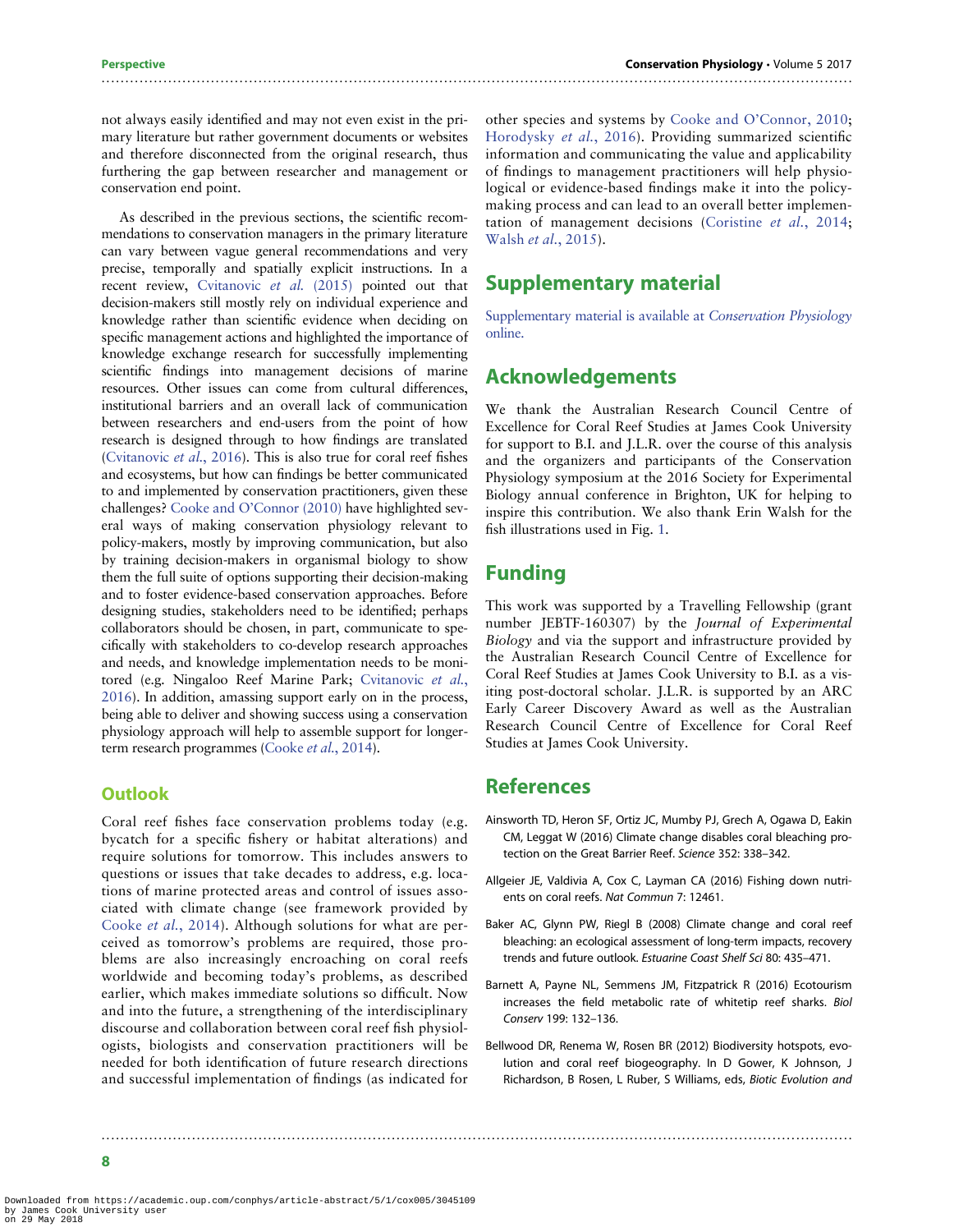Environmental Change in Southeast Asia. Cambridge University Press, Cambridge, pp 216–245.

<span id="page-8-0"></span>..............................................................................................................................................................

- Berry KLE, Hoogenboom MO, Flores F, Negri AP (2016) Simulated coal spill causes mortality and growth inhibition in tropical marine organisms. Sci Rep 6: 25894.
- Berthe C, Lecchini D (2016) Influence of boat noises on escape behaviour of white-spotted eagle ray Aetobatus ocellatus at Moorea Island (French Polynesia). C R Biol 339: 99–103.
- Boaden AE, Kingsford M (2015) Predators drive community structure in coral reef fish assemblages. Ecosphere 6: art46.
- Bonin MC, Boström-Einarsson L, Munday PL, Jones GP (2015) The prevalence and importance of competition among coral reef fishes. Annu Rev Ecol Evol Syst 46: 169–190.
- Brena P, Mourier J, Planes S, Clua E (2015) Shark and ray provisioning: functional insights into behavioral, ecological and physiological responses across multiple scales. Mar Ecol Prog Ser 538: 273–283.
- Brooks EJ, Mandelman JW, Sloman KA, Liss S, Danylchuk AJ, Cooke SJ, Skomal GB, Philipp DP, Sims DW, Suski CD (2012) The physiological response of the Caribbean reef shark (Carcharhinus perezi) to longline capture. Comp Biochem Physiol A Mol Integr Physiol 162: 94–100.
- Cerino D, Overton AS, Rice JA, Morris JA (2013) Bioenergetics and trophic impacts of the invasive Indo-Pacific lionfish. Trans Am Fish Soc 142: 1522–1534.
- Chin A, Mourier J, Rummer JL (2015) Blacktip reef sharks (Carcharhinus melanopterus) show high capacity for wound healing and recovery following injury. Conserv Physiol 3: cov062; [doi:10.1093/conphys/cov062](http://dx.doi.org/10.1093/conphys/cov062).
- Cooke SJ, O'Connor CM (2010) Making conservation physiology relevant to policy makers and conservation practitioners. Conserv Lett 3: 159–166.
- Cooke SJ, Schramm HL (2007) Catch-and-release science and its application to conservation and management of recreational fisheries. Fish Manag Ecol 14: 73–79.
- Cooke SJ, Donaldson MR, O'Connor CM, Raby GD, Arlinghaus R, Danylchuk AJ, Hanson KC, Hinch SG, Clark TD, Patterson DA et al. (2013a) The physiological consequences of catch-andrelease angling: perspectives on experimental design, interpretation, extrapolation and relevance to stakeholders. Fish Manag Ecol 20: 268–287.
- Cooke SJ, Sack L, Franklin CE, Farrell AP, Beardall J, Wikelski M, Chown SL (2013b) What is conservation physiology? Perspectives on an increasingly integrated and essential science. Conserv Physiol 1: cot001; [doi:10.1093/conphys/cot001](http://dx.doi.org/10.1093/conphys/cot001).
- Cooke SJ, Killen SS, Metcalfe JD, McKenzie DJ, Mouillot D, Jørgensen C, Peck MA (2014) Conservation physiology across scales: insights from the marine realm. Conserv Physiol 2: cou024; [doi:10.1093/](http://dx.doi.org/10.1093/conphys/cou024) [conphys/cou024](http://dx.doi.org/10.1093/conphys/cou024).
- Coristine LE, Robillard CM, Kerr JT, O'Connor CM, Lapointe D, Cooke SJ (2014) A conceptual framework for the emerging discipline of conservation physiology. Conserv Physiol 2: cou033; [doi:10.1093/](http://dx.doi.org/10.1093/conphys/cou033) [conphys/cou033.](http://dx.doi.org/10.1093/conphys/cou033)

- Cvitanovic C, Hobday AJ, van Kerkhoff L, Wilson SK, Dobbs K, Marshall NA (2015) Improving knowledge exchange among scientists and decision-makers to facilitate the adaptive governance of marine resources: a review of knowledge and research needs. Ocean Coast Manag 112: 25–35.
- Cvitanovic C, McDonald J, Hobday AJ (2016) From science to action: principles for undertaking environmental research that enables knowledge exchange and evidence-based decision-making. J Environ Manage 183: 864–874.
- D'Angelo C, Wiedenmann J (2014) Impacts of nutrient enrichment on coral reefs: new perspectives and implications for coastal management and reef survival. Curr Opin Environ Sustain 7: 82–93.
- Danylchuk AJ, Suski CD, Mandelman JW, Murchie KJ, Haak CR, Brooks AML, Cooke SJ (2014) Hooking injury, physiological status and short-term mortality of juvenile lemon sharks (Negaprion bevirostris) following catch-and-release recreational angling. Conserv Physiol 2: cot036; [doi:10.1093/conphys/cot036.](http://dx.doi.org/10.1093/conphys/cot036)
- Doherty PJ, Dufour V, Galzin R, Hixon MA, Meekan MG, Planes S (2004) High mortality during settlement is a population bottleneck for a tropical surgeonfish. Ecology 85: 2422–2428.
- Donelson JM, Munday PL, McCormick MI, Nilsson GE (2011) Acclimation to predicted ocean warming through developmental plasticity in a tropical reef fish: thermal acclimation in reef fish. Global Change Biol 17: 1712–1719.
- Donelson JM, Munday PL, McCormick MI, Pitcher CR (2012) Rapid transgenerational acclimation of a tropical reef fish to climate change. Nat Climate Change 2: 30–32.
- Doney SC, Ruckelshaus M, Emmett Duffy J, Barry JP, Chan F, English CA, Galindo HM, Grebmeier JM, Hollowed AB, Knowlton N et al. (2012) Climate change impacts on marine ecosystems. Annu Rev Marine Sci 4: 11–37.
- Evans TG, Diamond SE, Kelly MW (2015) Mechanistic species distribution modelling as a link between physiology and conservation. Conserv Physiol 3: cov056; [doi:10.1093/conphys/cov056.](http://dx.doi.org/10.1093/conphys/cov056)
- FishBase (2016) Froese R, Pauly D (eds) World Wide Web electronic publication. www.fi[shbase.org,](http://www.fishbase.org) version (06/2016).
- Gallagher AJ, Vianna GMS, Papastamatiou YP, Macdonald C, Guttridge TL, Hammerschlag N (2015) Biological effects, conservation potential, and research priorities of shark diving tourism. Biol Conserv 184: 365–379.
- Gil MA, Renfro B, Figueroa-Zavala B, Penié I, Dunton KH (2015) Rapid tourism growth and declining coral reefs in Akumal, Mexico. Marine Biol 162: 2225–2233.
- Graham NAJ, Wilson SK, Jennings S, Polunin NVC, Robinson J, Bijoux JP, Daw TM (2007) Lag effects in the impacts of mass coral bleaching on coral reef fish, fisheries, and ecosystems. Conserv Biol 21: 1291–1300.
- Grol M, Rypel A, Nagelkerken I (2014) Growth potential and predation risk drive ontogenetic shifts among nursery habitats in a coral reef fish. Mar Ecol Prog Ser 502: 229–244.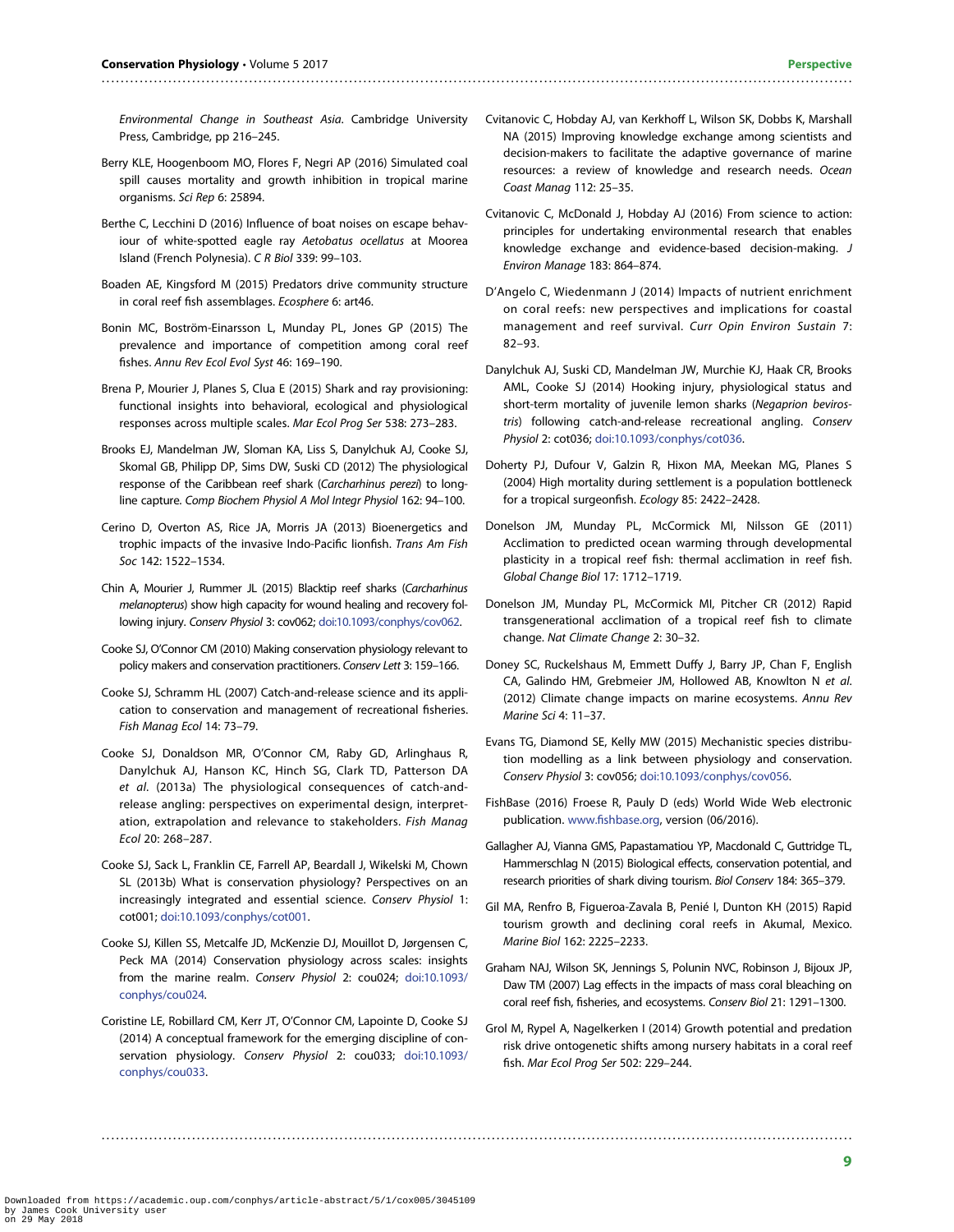- <span id="page-9-0"></span>Habary A, Johansen JL, Nay TJ, Steffensen JF, Rummer JL (2017) Adapt, move or die – how will tropical coral reef fishes cope with ocean warming? Global Change Biol 23: 566–577.
- Hess S, Wenger AS, Ainsworth TD, Rummer JL (2015) Exposure of clownfish larvae to suspended sediment levels found on the Great Barrier Reef: impacts on gill structure and microbiome. Sci Rep 5: 10561.
- Hicks CC (2011) How do we value our reefs? Risks and tradeoffs across scales in 'biomass-based' economies. Coastal Manag 39: 358–376.
- Hixon MA (1991) Predation as a process structuring coral reef fish communities. In PF Sale, ed, The Ecology of Fishes on Coral Reefs. Academic Press, San Diego, California, pp 475–508.
- Hixon MA (2011) 60 Years of coral reef fish ecology: past, present, future. Bull Mar Sci 87: 727–765.
- Holles S, Simpson S, Radford A, Berten L, Lecchini D (2013) Boat noise disrupts orientation behaviour in a coral reef fish. Mar Ecol Prog Ser 485: 295–300.
- Horodysky AZ, Cooke SJ, Graves JE, Brill RW (2016) Fisheries conservation on the high seas: linking conservation physiology and fisheries ecology for the management of large pelagic fishes. Conserv Physiol 4: cov059; [doi:10.1093/conphys/cov059](http://dx.doi.org/10.1093/conphys/cov059).
- Hughes TP (2003) Climate change, human impacts, and the resilience of coral reefs. Science 301: 929–933.
- IPCC (2014) Climate Change 2014: Impacts, Adaptation, and Vulnerability. Part A: Global and Sectoral Aspects. Contribution of Working Group II to the Fifth Assessment Report of the Intergovernmental Panel on Climate Change. In CB Field, VR Barros, DJ Dokken, KJ Mach, MD Mastrandrea, TE Bilir, M Chatterjee, KL Ebi, YO Estrada, RC Genova, et al., eds, Cambridge University Press, Cambridge, United Kingdom and New York, NY, USA, p. 1132.
- Jørgensen C, Peck MA, Antognarelli F, Azzurro E, Burrows MT, Cheung WWL, Cucco A, Holt RE, Huebert KB, Marras S et al. (2012) Conservation physiology of marine fishes: advancing the predictive capacity of models. Biol Lett 8: 900–903.
- Kough A, Claro R, Lindeman K, Paris C (2016) Decadal analysis of larval connectivity from Cuban snapper (Lutjanidae) spawning aggregations based on biophysical modeling. Mar Ecol Prog Ser 550: 175–190.
- Kroon FJ, Schaffelke B, Bartley R (2014) Informing policy to protect coastal coral reefs: insight from a global review of reducing agricultural pollution to coastal ecosystems. Mar Pollut Bull 85: 33–41.
- Kroon FJ, Thorburn P, Schaffelke B, Whitten S (2016) Towards protecting the Great Barrier Reef from land-based pollution. Global Change Biol 22: 1985–2002.
- Lennox R, Cooke SJ (2014) State of the interface between conservation and physiology: a bibliometric analysis. Conserv Physiol 2: cou003; [doi:10.1093/conphys/cou003.](http://dx.doi.org/10.1093/conphys/cou003)
- Madliger CL, Cooke SJ, Crespi EJ, Funk JL, Hultine KR, Hunt KE, Rohr JR, Sinclair BJ, Suski CD, Willis CKR et al. (2016) Success stories and

..............................................................................................................................................................

emerging themes in conservation physiology. Conserv Physiol 4: cov057; [doi:10.1093/conphys/cov057.](http://dx.doi.org/10.1093/conphys/cov057)

- Mandelman JW, Skomal GB (2009) Differential sensitivity to capture stress assessed by blood acid–base status in five carcharhinid sharks. J Comp Physiol B 179: 267–277.
- Maxwell SL, Fuller RA, Brooks TM, Watson JEM (2016) The ravages of guns, nets and bulldozers. Nature 536: 143–145.
- Metcalfe JD, Le Quesne WJF, Cheung WWL, Righton DA (2012) Conservation physiology for applied management of marine fish: an overview with perspectives on the role and value of telemetry. Philos Trans R Soc Lond B Biol Sci 367: 1746–1756.
- Munday PL, Jones GP, Pratchett MS, Williams AJ (2008) Climate change and the future for coral reef fishes. Fish Fish 9: 261–285.
- Nelson JS (2006) Fishes of the World. John Wiley, Hoboken, NJ.
- O'Connor JJ, Lecchini D, Beck HJ, Cadiou G, Lecellier G, Booth DJ, Nakamura Y (2016) Sediment pollution impacts sensory ability and performance of settling coral-reef fish. Oecologia 180: 11–21.
- Roberts CM (1995) Effects of fishing on the ecosystem structure of coral reefs. Conserv Biol 9: 988–995.
- Rummer JL, Munday PL (2017) Climate change and the evolution of reef fishes: past and future. Fish Fish 18: 22–39.
- Rummer JL, Couturier CS, Stecyk JAW, Gardiner NM, Kinch JP, Nilsson GE, Munday PL (2014) Life on the edge: thermal optima for aerobic scope of equatorial reef fishes are close to current day temperatures. Global Change Biol 20: 1055–1066.
- Semeniuk CAD, Bourgeon S, Smith SL, Rothley KD (2009) Hematological differences between stingrays at tourist and non-visited sites suggest physiological costs of wildlife tourism. Biol Conserv 142: 1818–1829.
- Semeniuk CAD, Haider W, Cooper A, Rothley KD (2010) A linked model of animal ecology and human behavior for the management of wildlife tourism. Ecol Modell 221: 2699–2713.
- Simpson SD, Radford AN, Nedelec SL, Ferrari MCO, Chivers DP, McCormick MI, Meekan MG (2016) Anthropogenic noise increases fish mortality by predation. Nat Commun 7: 10544.
- Skomal G, Lobel PS, Marshall G (2007) The use of animal-borne imaging to assess post-release behavior as it relates to capture stress in grey reef sharks, Carcharhinus amblyrhynchos. Mar Technol Soc J 41: 44–48.
- Slabbekoorn H, Bouton N, van Opzeeland I, Coers A, ten Cate C, Popper AN (2010) A noisy spring: the impact of globally rising underwater sound levels on fish. Trends Ecol Evol 25: 419–427.
- Somero GN, Beers JM, Chan F, Hill TM, Klinger T, Litvin SY (2016) What changes in the carbonate system, oxygen, and temperature portend for the northeastern Pacific Ocean: a physiological perspective. BioScience 66: 14–26.
- Staaterman E, Paris CB (2014) Modelling larval fish navigation: the way forward. ICES J Mar Sci 71: 918–924.

10